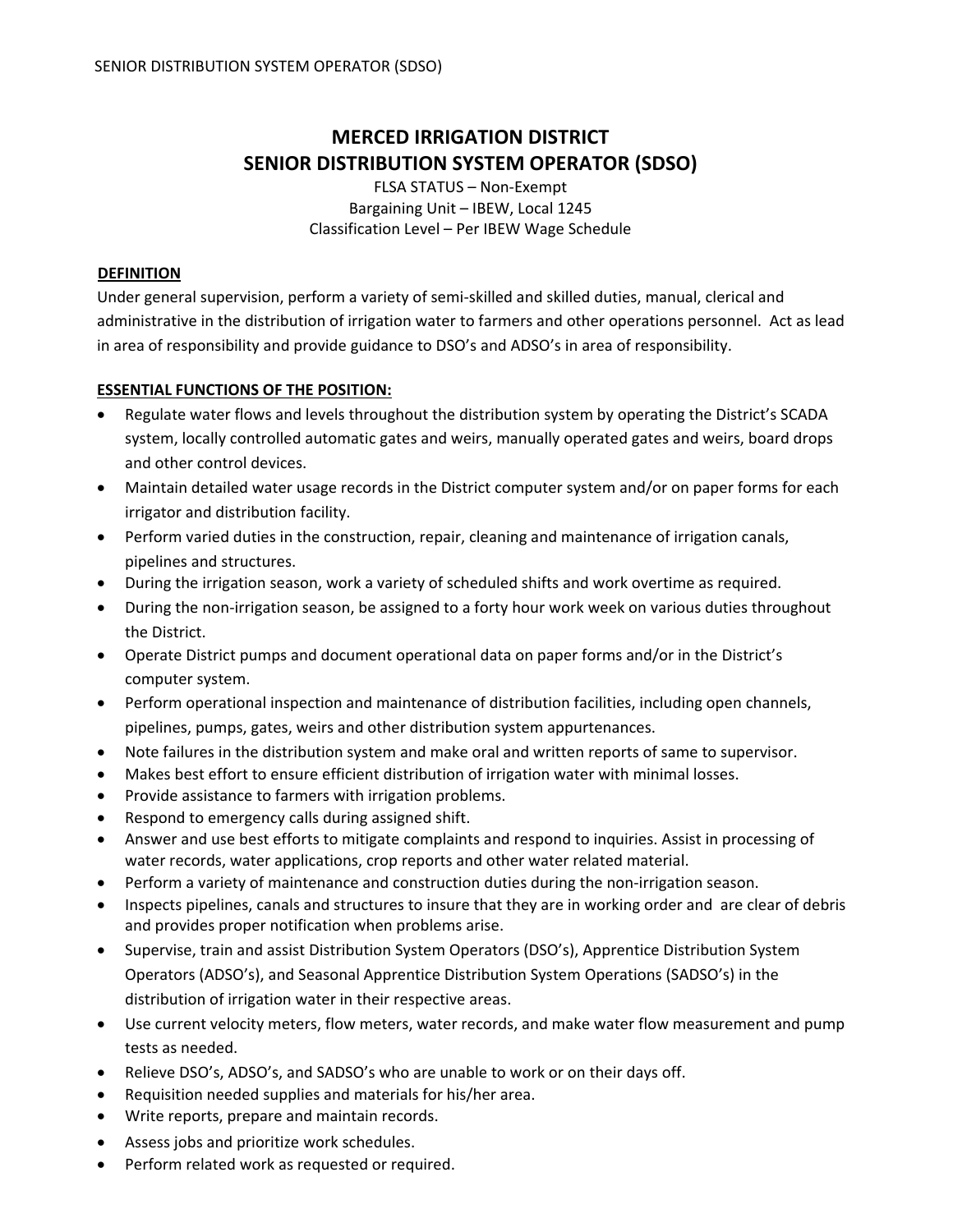## **KNOWLEDGE AND ABILITIES**

#### **Knowledge of:**

- Methods, materials, equipment, and tools used in the delivery and conveyance of irrigation water, including current velocity meters, flow meters and water level recorders.
- The operational and mechanical principals of the District's irrigation distribution system.
- District policies and procedures.
- Recordkeeping and reporting procedures.
- Safe work practices.
- Basic methods, tools, techniques and materials used in the construction, maintenance, repair and cleaning of irrigation or public works facilities.

#### **Ability to:**

- Work without direct supervision.
- Work with various computer software, including Microsoft Suite and the District's SCADA system.
- Make accurate water flow measurements.
- Note and diagnose the causes of failure in the irrigation system.
- Keep water records and prepare reports.
- Meet and maintain good relations with the public and fellow employees.
- Maintain neat personal appearance.
- Understand and carry out oral and written directions.
- Set up and maintain record keeping systems.
- Plan and schedule work.
- Communicate clearly and concisely, orally and in writing.
- Learn the geographical location and physical operation of assigned D.S.O. areas.
- Take over and run any distribution area within their Division, including the night shift on short notice.
- Establish and maintain cooperative relationships with those in the course of work.

# **SPECIAL REQUIREMENTS**

- Possession of an appropriate valid California Driver's License.
- A Department of Motor Vehicles "Driver Record Information" print‐out will be required at time of hire. Must be enrolled in District's DMV pull‐notice program.

#### **MINIMUM QUALIFICATIONS**

#### **EDUCATION**

Any combination of education and experience equivalent to graduation from high school.

#### **EXPERIENCE**

- Five (5) years' experience as a Distribution System Operator.
- Supervisory experience is highly desirable.